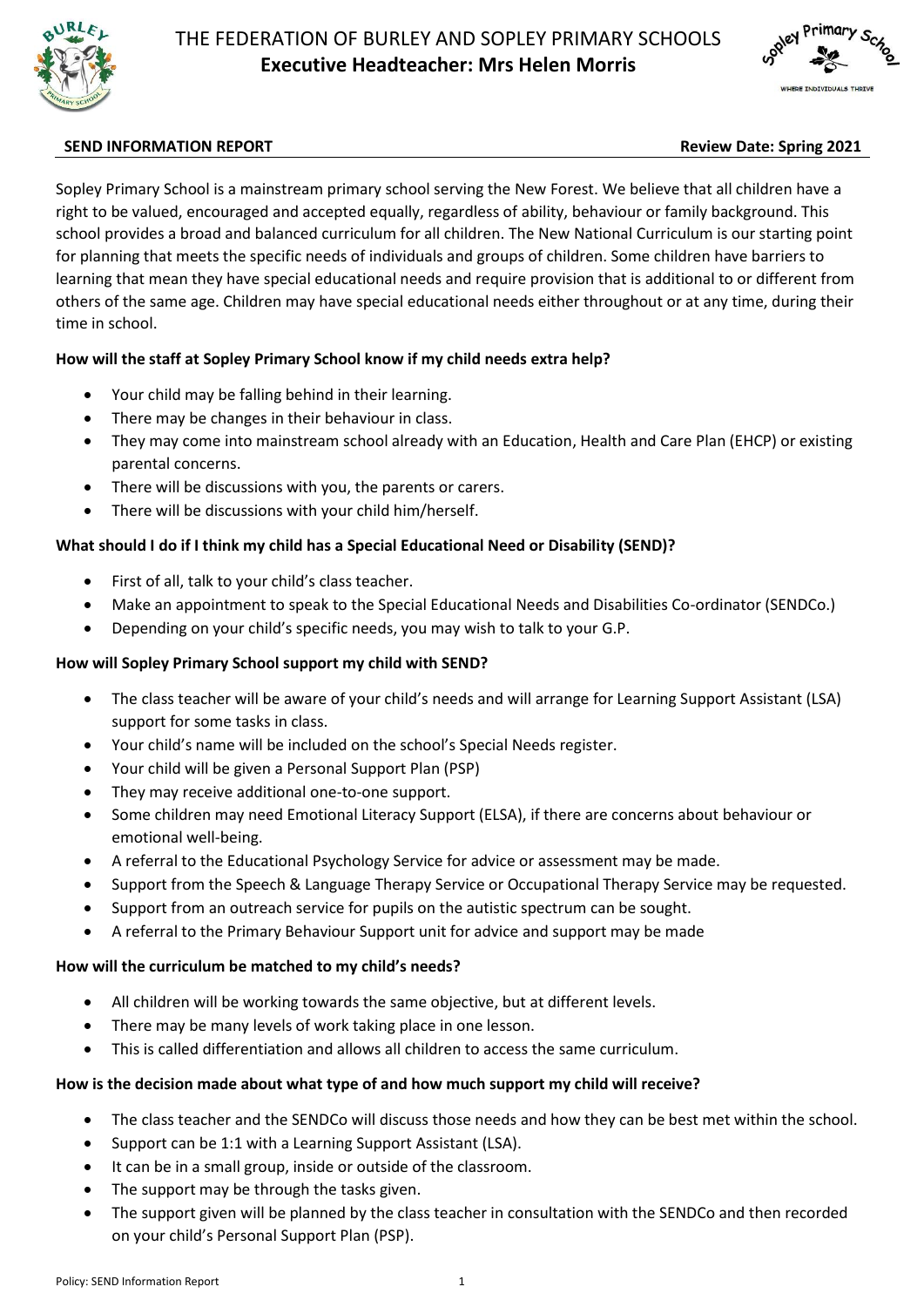### **How will I know how well my child is doing and how I can help them at home?**

- Meetings with the SENDCo, class teachers + Learning Support Assistants (LSAs)are held regularly.
- The PSP is created at least once per term for children who are entered on the school's register of Special Educational Needs.
- The PSP sets targets that are specific, measurable, achievable, realistic and timed (S.M.A.R.T.) and these are shared with you and your child.
- The Personal Support Plan can help with your role at home.
- Once the PSPs are in place, parents are invited in to school for a meeting with the class teacher and SENDCo to discuss the content and how it is working.

# **How will Sopley Primary School know how well my child is doing?**

- National and age-related expectations.
- They complete half-termly tracking documents.
- The PSP is reviewed regularly and at least once each term.
- Reading, spelling and, for some children, maths are assessed using standardised tests to give a reading age / spelling age / maths age and standardised scores, to measure progress.
- Children who are not making expected progress are picked up through the regular review meetings that follow these assessments.
- This may lead to adjustments to their PSPs and to the support they receive.
- Termly Parents' Evenings and Annual reports give all parents and carers regular feedback on their child's up to date academic levels, individual reading, writing and maths targets and any behavioural, emotional or social concerns

### **What is available to support and develop my child's overall wellbeing?**

- We are an inclusive community school, welcoming and celebrating diversity.
- All our staff members believe in developing children's self-esteem and our school values reflect this.
- Teachers, LSA's, the SENDCo and sometimes the executive head teacher will all be involved.
- There will be resources specifically chosen to aid and support learning.
- Emotional Literacy Support (ELSA) is for children who need an extra boost to improve confidence, selfesteem or social skills for a short while
- Sopley Primary School has its own, SEND assisstant (Lesley Lillis) who is able to provide professional assistance to any family who needs a little bit of extra help.

# **What services and expertise are available at or accessed by the school?**

- Our SENDCo is Helen Smith. She is a very experienced teacher and has years of experience carrying out the role as SENDCo
- All our teachers are also fully qualified and receive continuing professional development, including training about Special Educational Needs throughout their teaching careers.
- Our Learning Support Staff are usually qualified to a minimum Level 3 in child care or education support.
- Our SEND assistant is Mrs Lesley Lillis
- Further training on specific Special Educational Needs topics are a regular feature of the staff professional development calendar each year.
- Recent training has included topics such as delivering specific interventions, working with children on the Autistic Spectrum, precision teaching and supporting children with specific social, emotional and mental health needs
- We work closely with external agencies, relevant to each individual child's needs.
- These currently include GPs, school nurse, paediatricians, speech and language therapists, occupational therapists, educational psychologists, primary behaviour support workers, specialist advisory teachers for hearing or visually impaired or physically disabled pupils, specialist outreach workers, family support and other social services.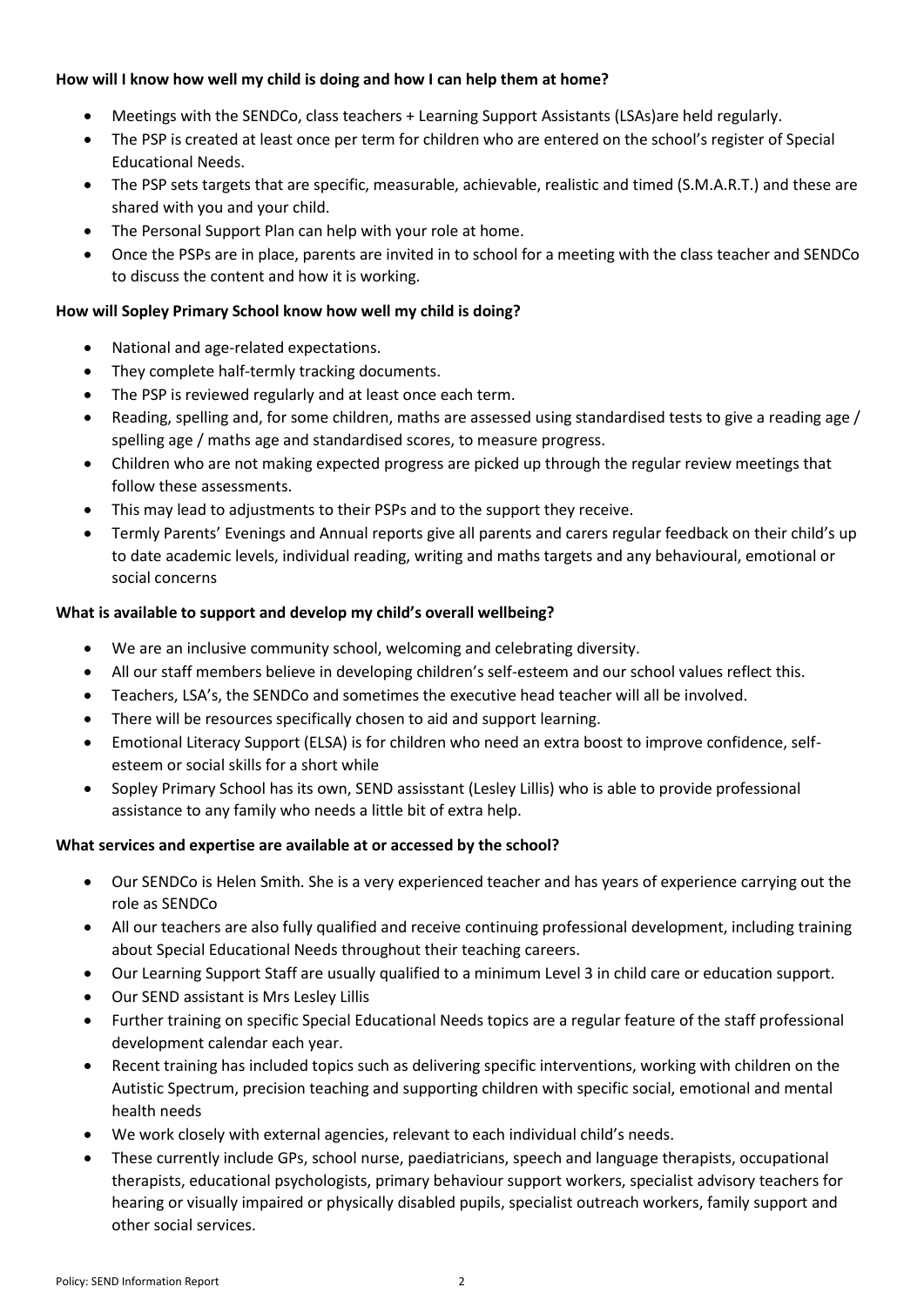### **How are children with SEND included in activities outside of the classroom, including school trips?**

- All of our children are encouraged to join in, are welcomed on and included in all activities & after school clubs whatever their needs.
- If a child needs extra support to be able to participate in a school visit or activity, then the adult to child ratio will reflect this; a child may be supported 1:1
- Parents are encouraged and welcome to help on school trips to support their children

# **How accessible is the school environment?**

- The school is mostly accessible to all, with some ramps, disabled toilets and fire exits.
- We are able to access EMTAS (Ethnic Minority and Traveller Achievement Service) to support our families for whom English is an additional language. We can arrange for a translator to attend meetings, if necessary.

# **Who will I speak to if I am worried about how my child is progressing?**

- First, speak to your child's class teacher.
- Make an appointment to meet the SENDCo.
- Parents are always welcome to have a meeting with the executive head teacher to discuss any further concerns.

# **How will Sopley Primary School prepare and support my child when joining the school and transferring to a new school?**

### **Joining our school**

- Teachers support the transition from pre-school to mainstream education.
- Open 'stay and play' sessions for pre-schoolers are held in the summer term. Home visits support your child meeting their new teacher ahead of the new school year.
- There are parent meetings in the summer term before the September start.
- Transition meetings between the Pre-school SENDCo, parents and school SENDCo in the summer term are held.

# **Moving to Secondary School**

- Letters sent home via ScoPay will tell parents of open evenings, etc.to be held at all local secondary schools.
- The Sopley SENDCo may attend the open evenings in the Autumn term, alongside parents, if they would like this support.
- In the summer term, meetings are held between the Sopley SENDCo and the SENDCos of the secondary schools to make sure that all relevant information is passed on.
- If appropriate, the SENDCo will make an application to a school with a specialist provision, for children with an EHCP, to meet that individual child's needs.
- Children with SEND are invited to extra transition days at their new secondary schools.
- Familiar resources used at Sopley may be taken on a visit to the new school.
- Support is given by all staff working with a child to reassure them that they will benefit from a place at a specialist provision, if appropriate.

# **How are the School Governors involved with pupils with SEND and what are their responsibilities?**

- There is an SEND Governor who is responsible for monitoring the provision for children with special educational needs in school.
- The SEND Governor will meet each school term with the SENDCo to talk through the progress that the children are making and reports back to the Governors. In these meetings, all discussions and data are anonymised.
- Governors look at data to ensure SEND children make progress that is at least as good as the rest of the children in the school.
- The SENDCo reports to the Governing Body and/or the Curriculum and Standards Committee.